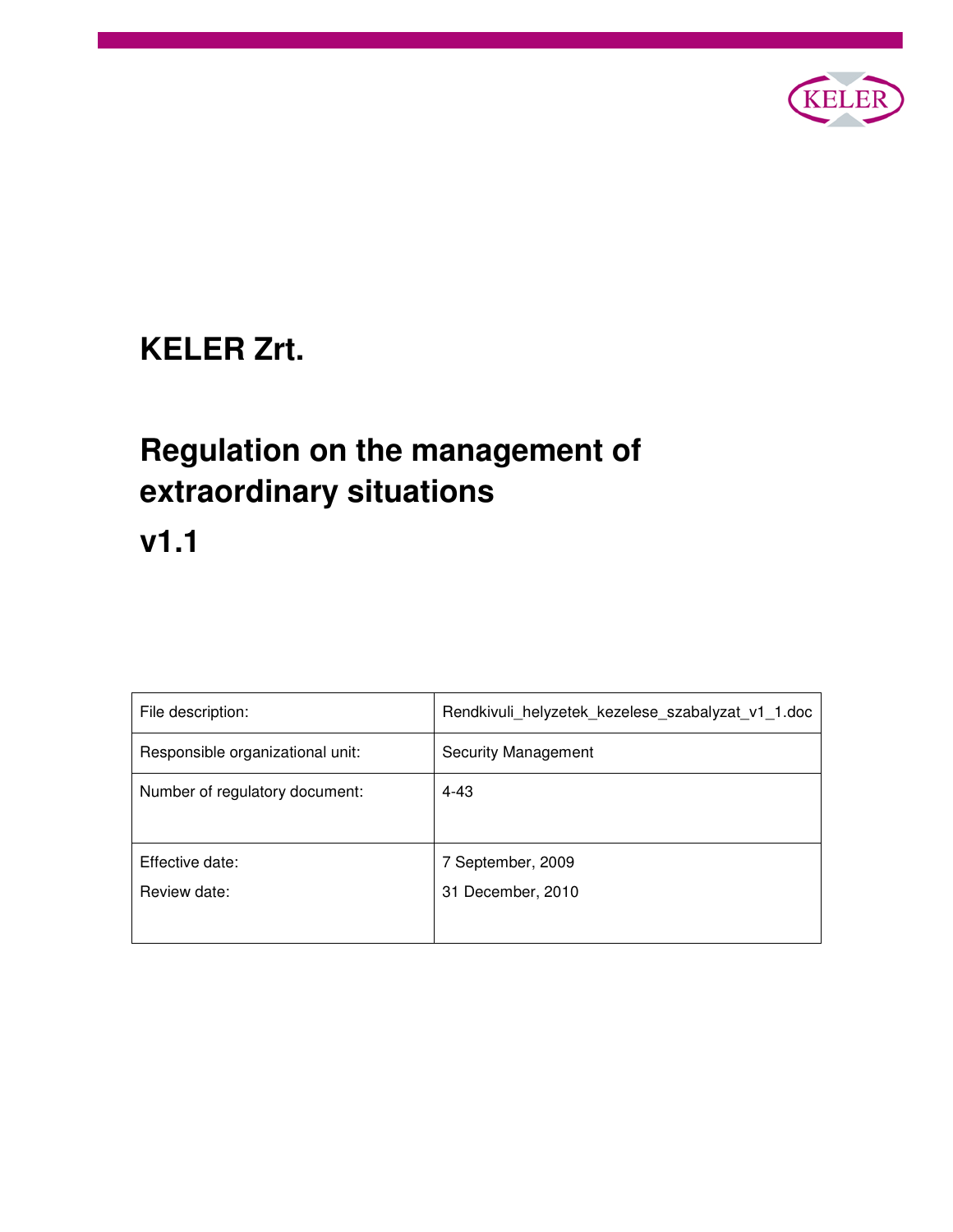## **TABLE OF CONTENTS**

| 1.             |                                                                                                                         |
|----------------|-------------------------------------------------------------------------------------------------------------------------|
|                |                                                                                                                         |
| 2.             |                                                                                                                         |
| 3.             | <b>CATEGORIES AND RATING OF EXTRAORDINARY SITUATIONS 8</b>                                                              |
|                | 3.2. PARTIES ENTITLED TO RATE EXTRAORDINARY SITUATIONS 8<br>3.3. DECISION AND REGULATION OF EXTRAORDINARY SITUATIONS  9 |
| 4 <sub>1</sub> | RULES OF PROCEDURE ON THE PREVENTION / RECOVERY OF                                                                      |
|                |                                                                                                                         |
| 5.             |                                                                                                                         |
| 6.             | REPORTING OBLIGATION OF KELER IN CASE OF AN                                                                             |
|                | 6.1. WO8 REPORT - REPORT ON CRISIS / DISASTER SITUATION AND PREVENTION<br>12                                            |
|                | 6.2. W11 REPORT - REPORT ON BREAKDOWNS IMPACTING CASH MANAGEMENT 14                                                     |
| 7.             |                                                                                                                         |
| 8.             |                                                                                                                         |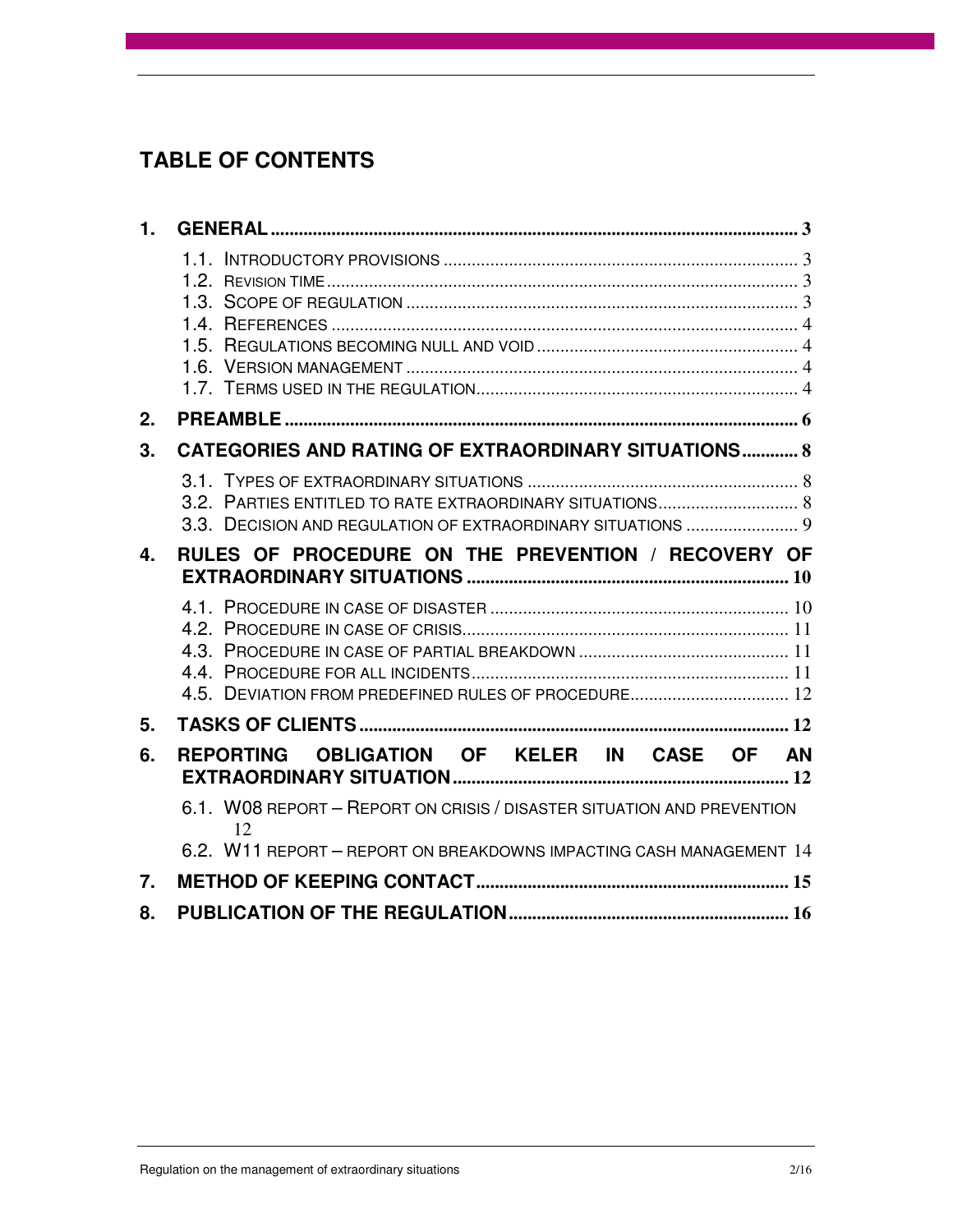## **1. General**

### **1.1. Introductory provisions**

Reason of preparing the regulation: NBH Orders 9/2009 (II. 27.) and 10/2009 (II. 27.) require that the organization undertaking clearing house activity pursuant to the Act on the capital market and the central depository regulate in the regulation on the management of extraordinary situations the type and criteria of extraordinary situations and the rules of establishing and making public the extraordinary situation. Accordingly KELER ZRt. completed its regulation on the management of extraordinary situations.

### **1.2. Revision time**

Acting in line with its responsibility and authority the head of Security Management is obliged to take actions to review this regulation in the cases as follows:

- regularly each year, at the latest in the year after the effective date of this regulation on the last working day of the month of the effective date;
- in case of changes to the regulations and regulatory documents defined in Point 1.4.;
- in case of significant changes to the operation environment.

### **1.3. Scope of regulation**

#### Material scope:

The regulation on the management of extraordinary situations covers the following fields at KELER:

- Crisis management;
- Disaster recovery;
- Critical general sources of threat;
- Critical business processes;
- Critical resources (other resources, human resources and services);
- Critical information technology and security resources.

#### Personal scope:

The personal scope of this regulation covers all organizational units and employees of KELER and the employees of Co-operating Parties.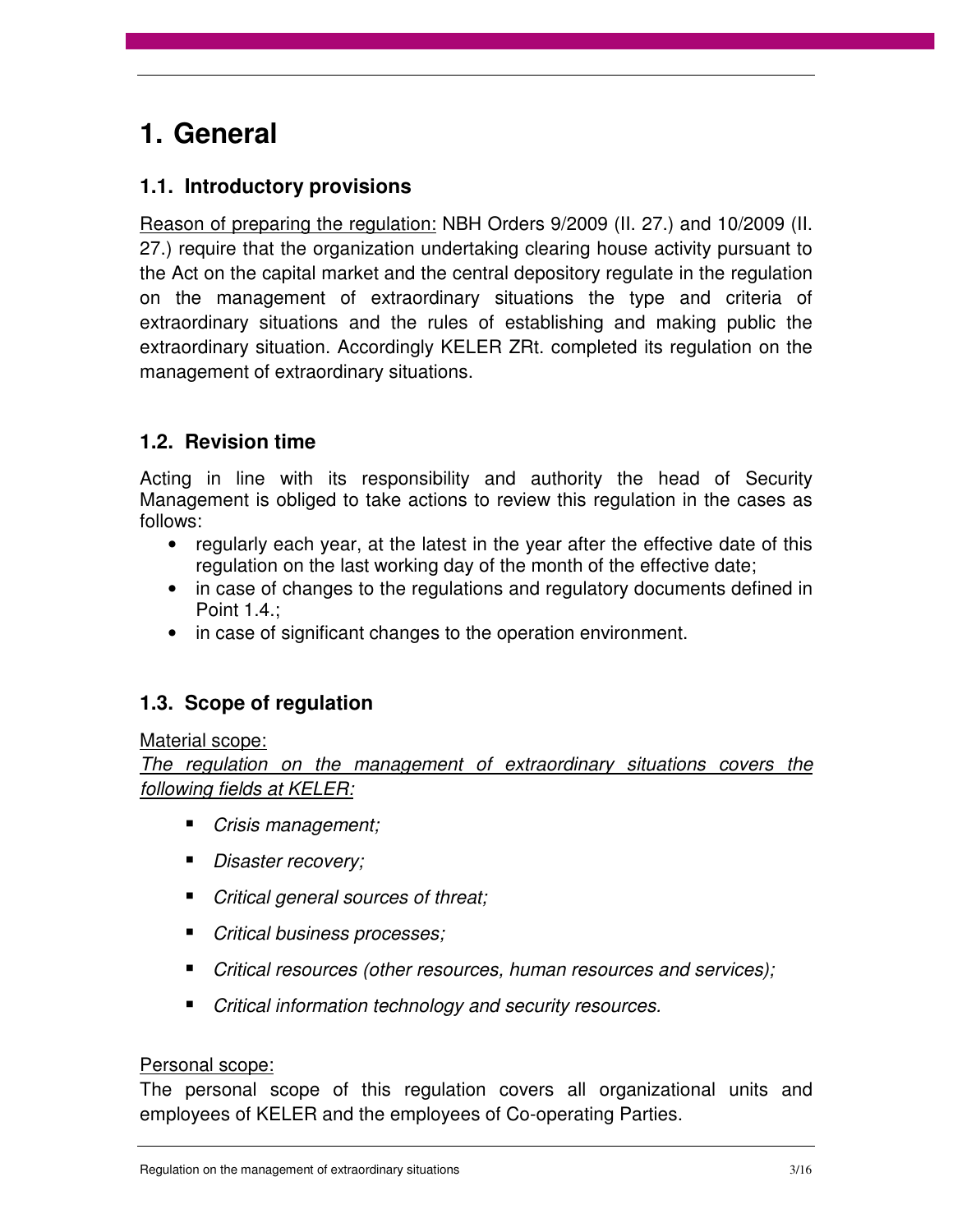### **1.4. References**

#### Related regulatory documents:

- Regulation on the implementation of the business continuity and disaster recovery plans of KELER and KELER CCP (BCP/DRP) (4-33),
- Definition of the availability of the IT system (5-35)

#### References to regulations:

- Act CXII. of 1996. on credit institutions and financial enterprises (Hpt.),
- Act CXX. of 2001. on the capital market (Tpt.),
- NBH Order 13/2008. (XI. 18.) on information to be provided to the central bank information system, the method and deadline of providing information,
- NBH Order 9/2009 (II. 27.) on the requirements related to the general business rules and regulations of the organization undertaking clearing house activity pursuant to the Act on the capital market,
- NBH Order 10/2009 (II. 27.) on the requirements related to the regulations of the central depository.
- Government Order 283/2001. (XII. 26.) on the personal, material, technical and security conditions necessary for the provision of investment services and commodities exchange services, undertaking securities safekeeping, securities custody and clearing house activity.

### **1.5. Regulations becoming null and void**

**1.6. Version management** 

-

Version number of this regulation: v1.1 Version number of previous regulation: v1.0 Effective date of previous regulation: 7 September, 2009

## **Term Complete description, interpretation**  BCP | Business Continuity Plan BKR | Interbank Clearing System

### **1.7. Terms used in the regulation**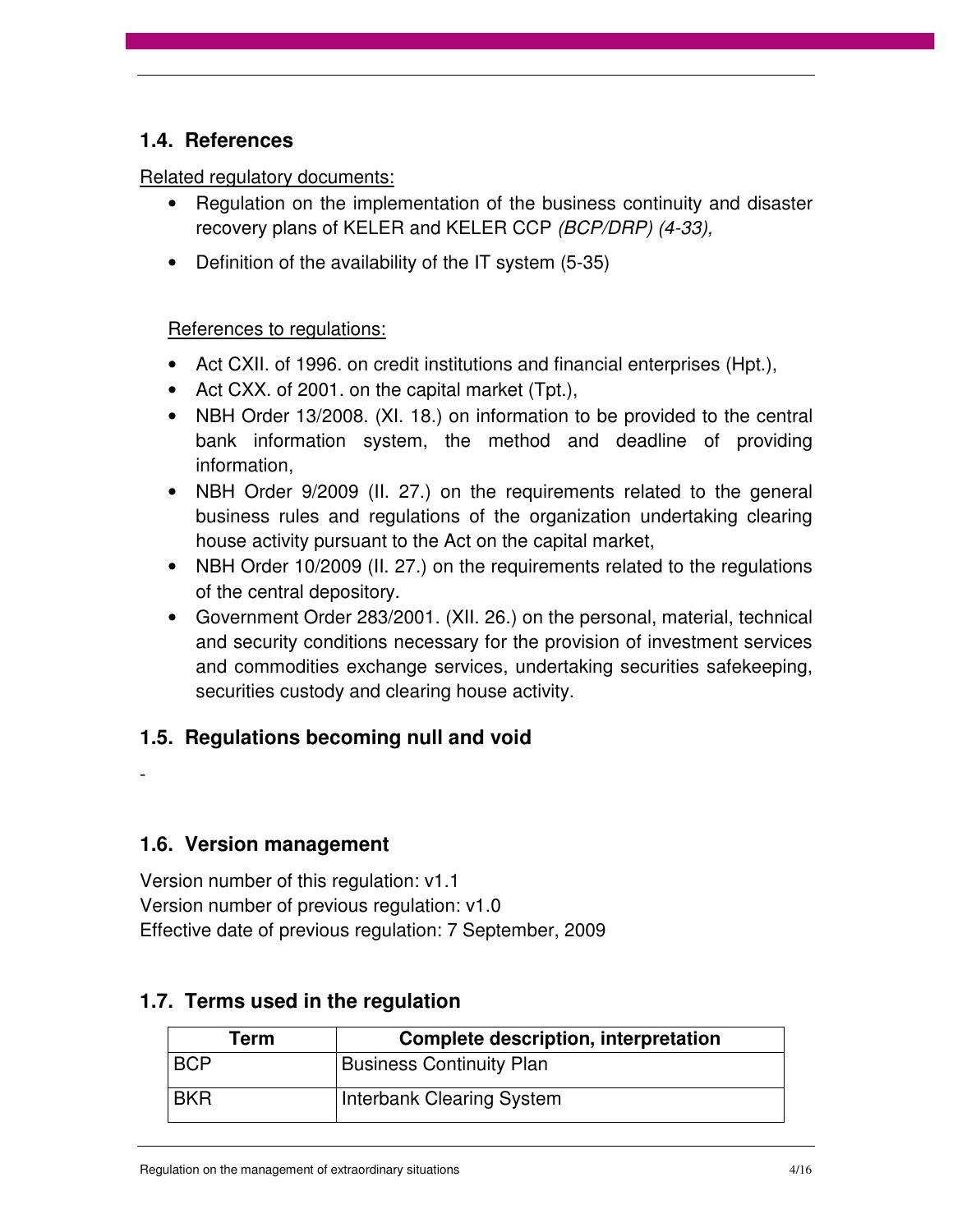| <b>DRP</b>                                                                 | Disaster Recovery Plan                                                                |
|----------------------------------------------------------------------------|---------------------------------------------------------------------------------------|
| <b>DVP</b>                                                                 | Delivery-Versus-Payment                                                               |
| Co-operating<br>Parties                                                    | Jointly the stakeholders, direct participants of the<br>settlement system             |
| <b>KELER</b>                                                               | <b>KELER Zrt.</b>                                                                     |
| <b>KIB</b>                                                                 | <b>Crisis and Disaster Management Steering</b><br>Committee                           |
| Crisis Manager,<br>Operations<br>Manager,<br>Responsible<br>contact person | The employee authorized to report extraordinary<br>situations on behalf of the Client |
| <b>NBH</b>                                                                 | National Bank of Hungary                                                              |
| <b>VIBER</b>                                                               | <b>Real Time Gross Settlement System</b>                                              |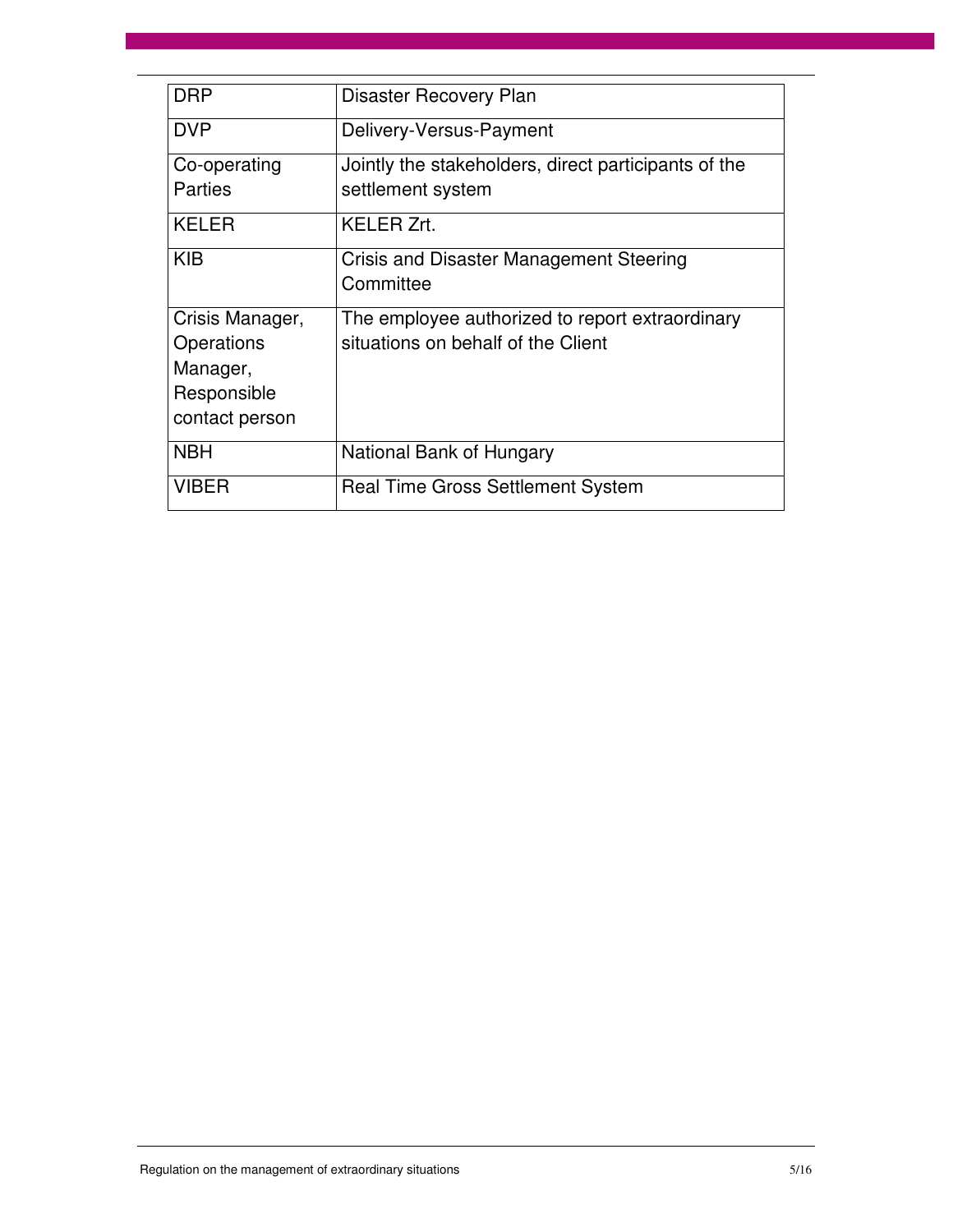## **2. Preamble**

This regulation is made in line with the requirements of the Orders by the President of the National Bank of Hungary of 9/2009 (II. 27.) and 10/2009 (II. 27.).

This regulation defines the types of extraordinary situations, the rules of establishing and making public such situations and the applicable rules or procedure, decision making rights and the method of keeping contact with the Parties participating in the settlement system.

The primary task of KELER is to provide for the continuous operation of the settlement system, as part of it in the course of settlement KELER undertakes both clearing activity and cooperates in the fulfillment of the transaction cleared, additionally as depository the Depository of KELER – by engaging third party service providers - is in charge of physical safekeeping and custody of securities deposited at the Depository and provides services related to physical and dematerialized securities. In order to provide highly reliable services KELER established internal regulatory documents and internal processes to ensure that a quick, efficient and organized response is given to unexpected, extraordinary events.

In order to ensure business continuity and thus the continuous provision of services KELER created internal processes and regulations that are suitable to provide for the continuous operation of KELER even if undesirable events arise (minor operation disorders such as incidents, partial breakdown and crises), and in case of interruption of continuous operation to provide for recovery as soon as possible so that KELER can meet payment and settlement obligations even if undesirable events occur.

KELER took the below measures particularly to manage extraordinary situations:

- The Business Continuity Plan was created that in case of incidents, partial breakdown and crises provides for the required business continuity of KELER;
- The Disaster Recovery Plan was established that in case of disasters defines the tasks to be completed in the interest of recovery;
- KELER has its own back office center that as a recovery site provides for the continuity of processes at KELER;
- With the quantifiable parameters of the Business Impact Analysis method KELER analyzes its business processes from the aspect of the influence the interruption of processes would have on the operation of KELER.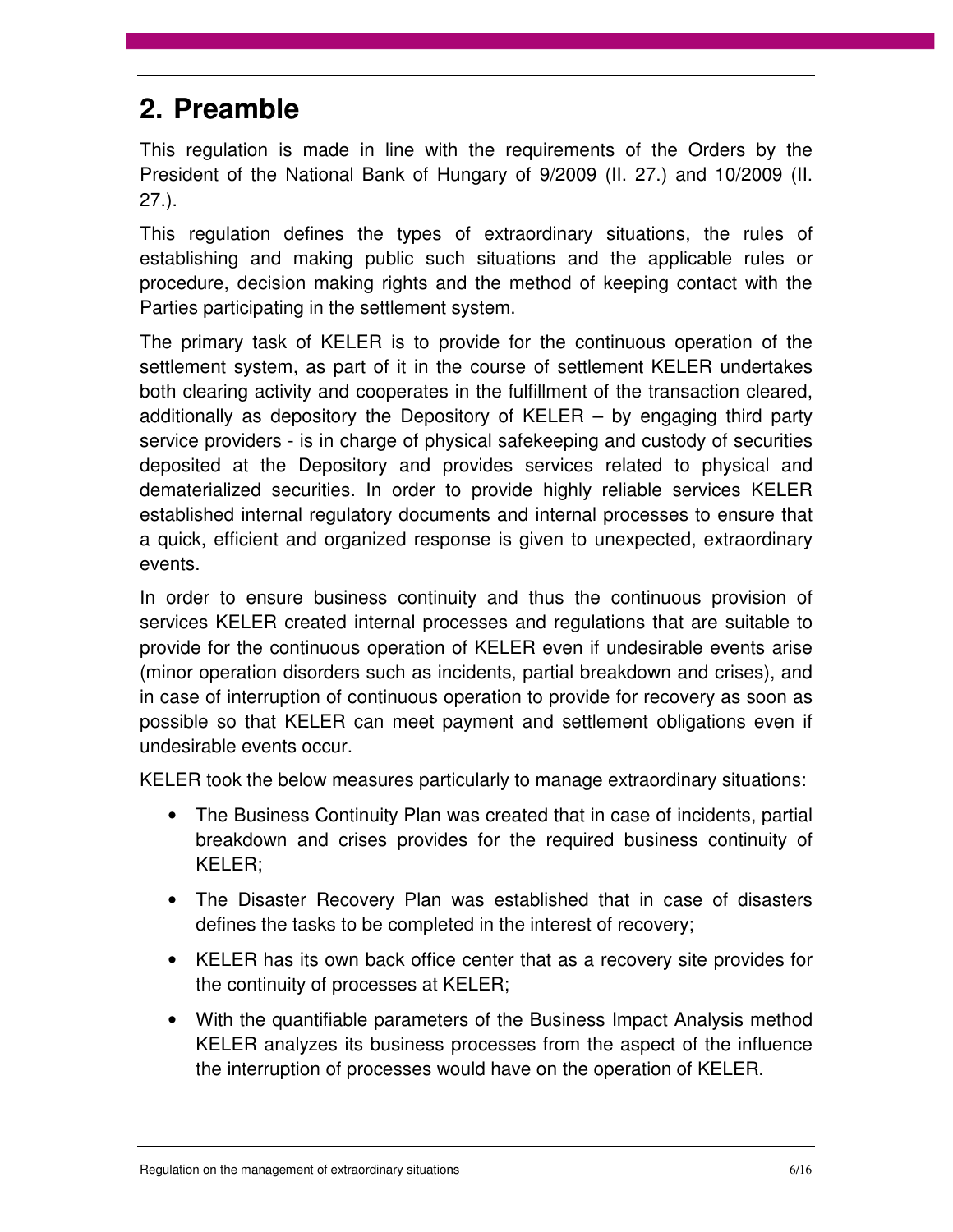The purpose of the analysis is to select the processes and resources that are critical from the point of view of KELER operation and for which BCP and DRP action plans and background strategies are prepared.

- KELER incorporated in the BCP the operational risks and the processes on the management operational risks related to the tasks defined in the Cooperation Agreement concluded between KELER and the NBH.
- In the Clearing House Announcement on the 'Basic principles of operation time extension' KELER regulates the extension of operation time of DVP securities account transfer and repo transactions and the repo transactions for VIBER members requested by credit institutions.

In accordance with the Co-operation Agreement concluded between KELER and the National Bank of Hungary the NBH makes a decision on the extension of VIBER operation time in line with the requirements of the Clearing House Announcement of KELER on the basic principles of operation time extension that is made based on Attachment 4/a of the General Business Rules of the NBH (Disasters involving VIBER members). In this respect KELER as a credit institution is governed by the same rules that apply to other VIBER members.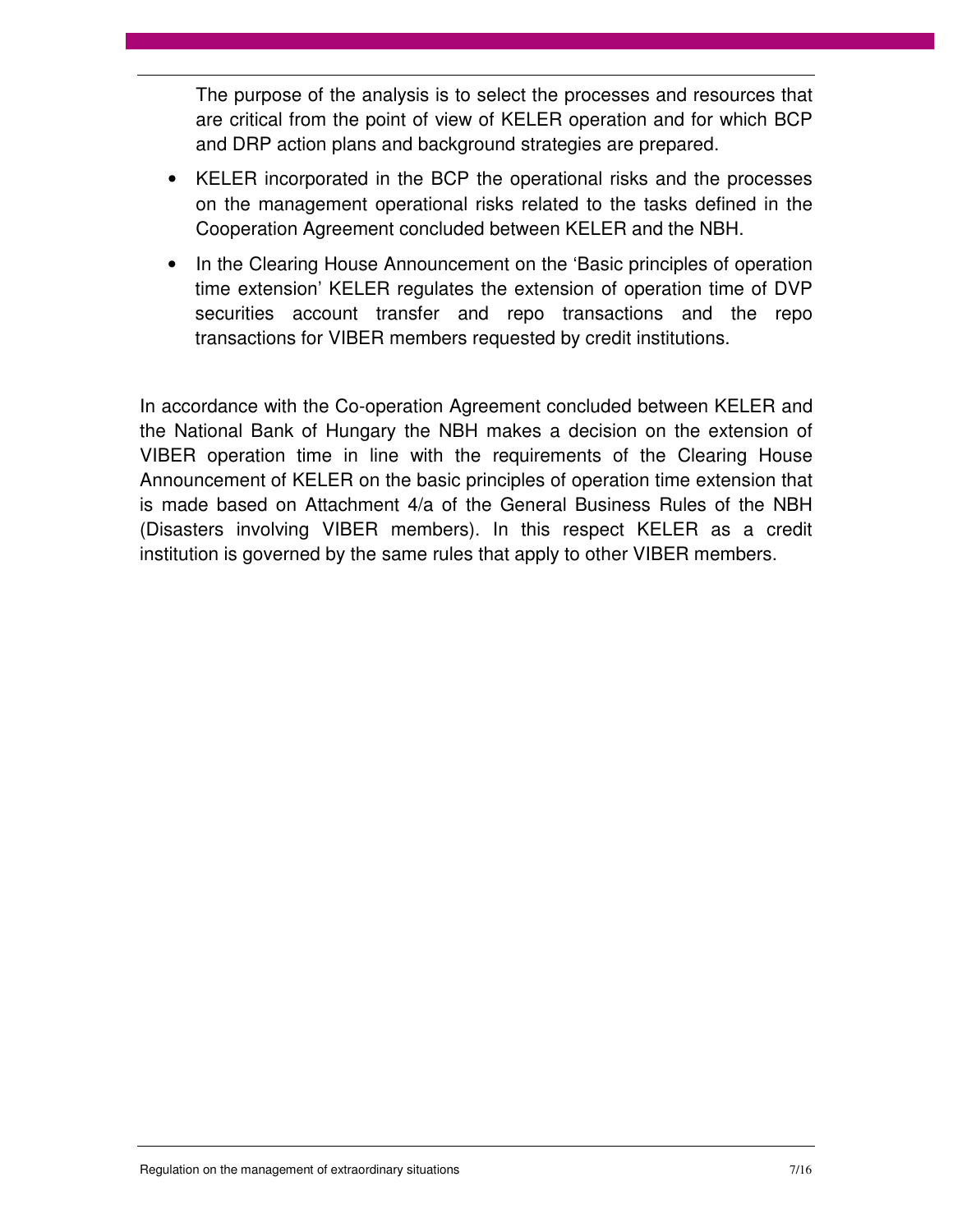## **3. Categories and rating of extraordinary situations**

The types of extraordinary situations identified by KELER and the locations where arising extraordinary events may threaten the business continuity of KELER are described below.

## **3.1. Types of extraordinary situations**

The types of issues threatening the business continuity of KELER are defined as follows. Procedures to be applied in case of the disasters stated below are described in Chapter 4. of this document.

**Disaster:** a situation or condition (e.g. processes cannot be recovered during a disaster situation; damages due to natural / biological reasons or damages due to fire are incurred) that cause physical damage to the building, equipment of KELER due to which work is partially or fully impossible and operation cannot be continued at the location concerned.

**Crisis:** a problem effecting the entire KELER that can be solved with the help of action plans and, if necessary, under the supervision of Operative Crisis Management (OCM).

**Partial breakdown:** an issue effecting several services (but not yet the entire KELER) that can be solved with the help of action plans and, if necessary, under the supervision of Operative Crisis Management (OCM).

**Incidents (BCP / DRP event):** an issue within a service that can be solved with the help of action plans.

## **3.2. Parties entitled to rate extraordinary situations**

For the management of partial breakdown, crisis and disaster situations KELER establishes a crisis management organization (Operative Crisis Management OCM). The purpose of setting up this organization is to ensure that tasks and responsibilities are defined prior to the occurrence of such events and issues can be efficiently handled. OCM is to be convened in case of partial breakdown, crisis and disaster.

The Head of KELER OCM is entitled to rate a situation threatening the continuity of business of KELER as extraordinary situation.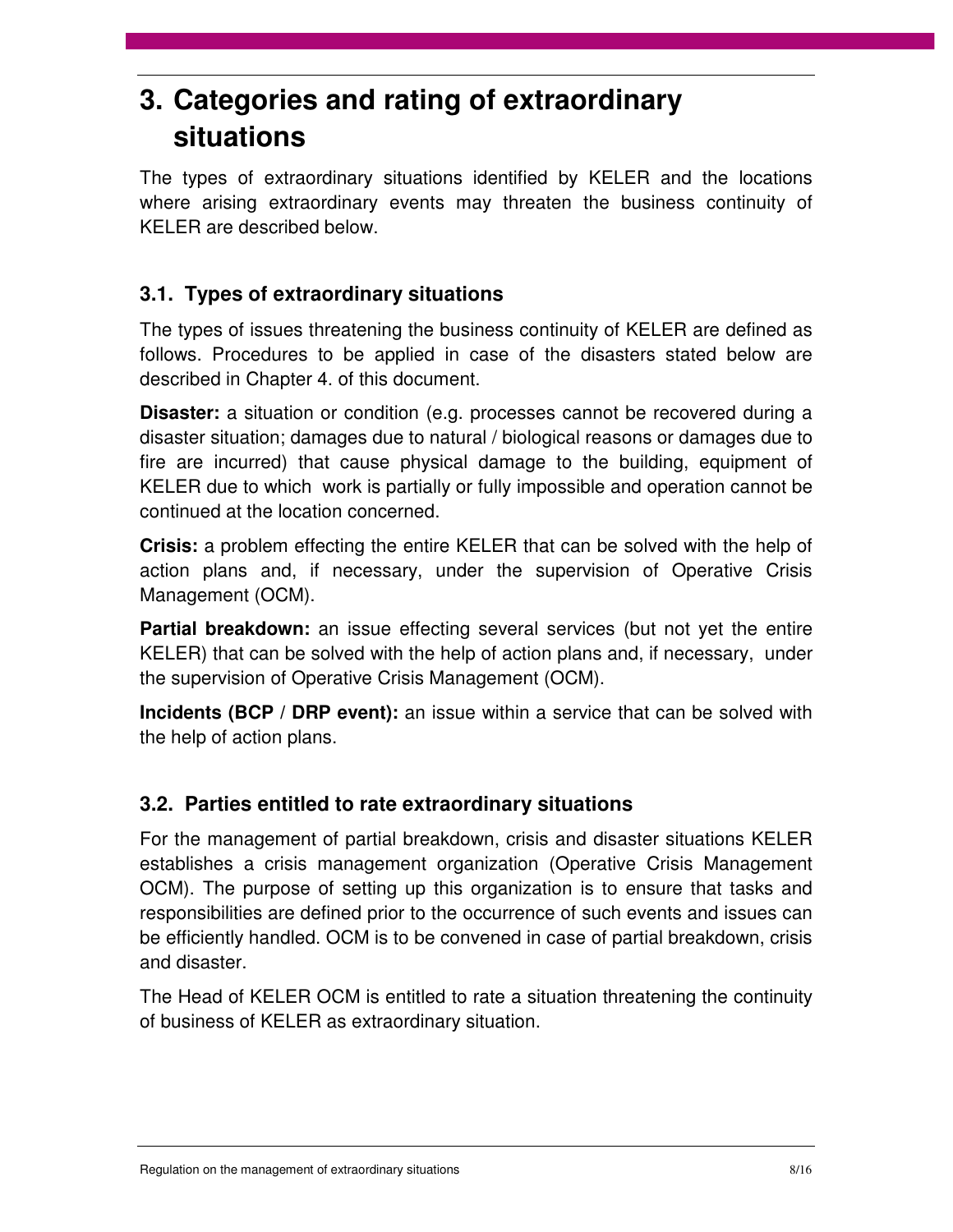### **3.3. Decision and regulation of extraordinary situations**

The below chart describes the decision making and regulation process of extraordinary events rated in the first three categories.<sup>1</sup>



Regulation on the management of extraordinary situations and the management of extraordinary situations of the management of extraordinary situations of the management of extraordinary situations of the management of extra

 $\overline{a}$ 

 $<sup>1</sup>$  An event is rated as extraordinary situation if the noticed or reported event in fact exists.</sup>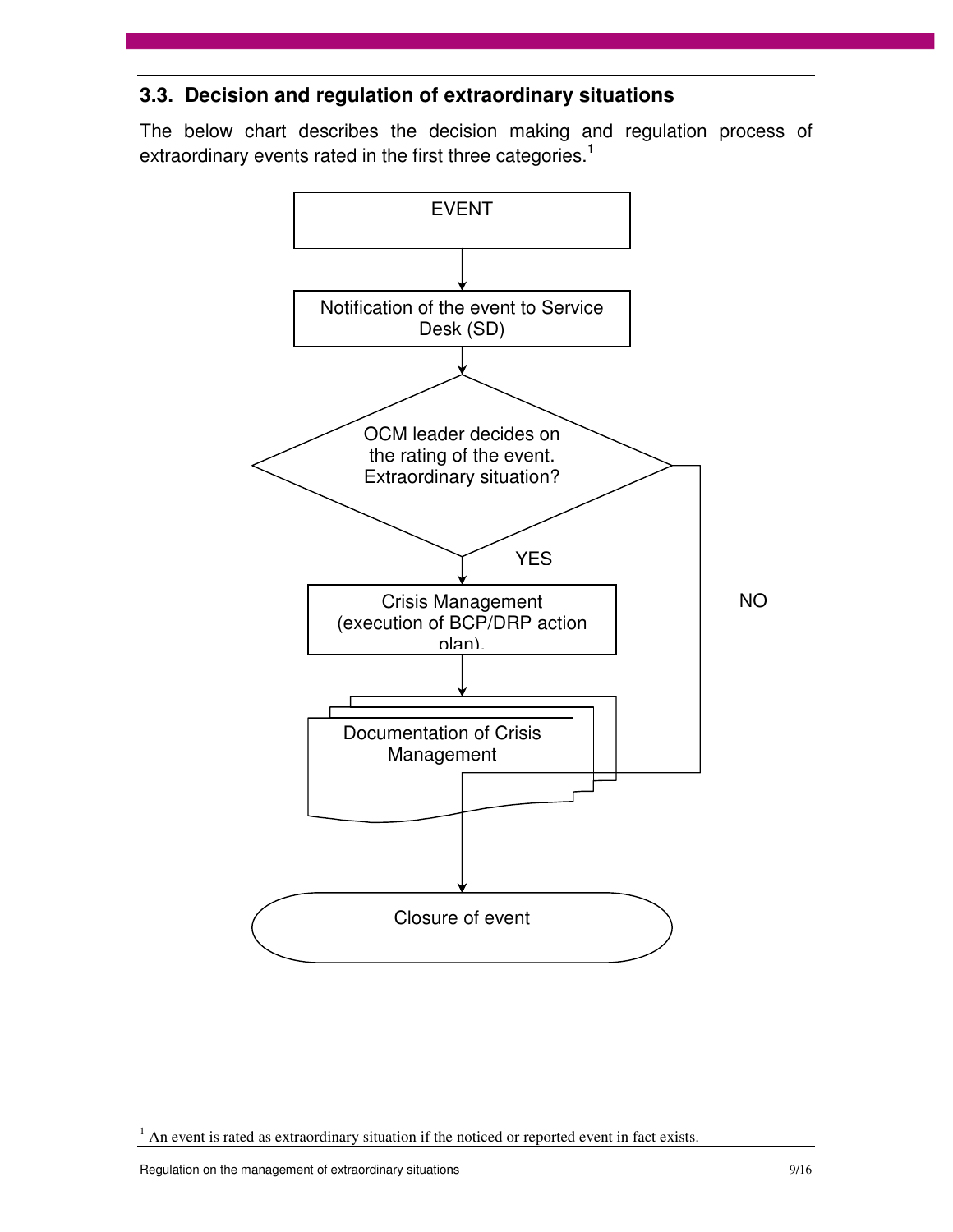## **4. Rules of procedure on the prevention / recovery of extraordinary situations**

The mission of KELER is to ensure the stable operation and development of financial markets with the competitive services it provides, as part of it to prepare as much as it can for the management of extraordinary situations.

In order to ensure the continuity of business and thus the continuity of services provided KELER regularly completes risk analysis and ratings that ensure efficient counter measures against real risks can be planned and executed.

KELER has action plans to be applied in case of incidents, partial breakdown and crisis that ensure the desired continuity of business with the alternative operation of business processes, recovery of missing resources and the management of general sources of threat.

During the management of extraordinary situations in order to ensure the necessary level of services Clients are to co-operate with the Service Desk of KELER and are to complete during their own operation the activities and take measures related exclusively to error prevention defined by the Service Desk.

KELER informs Clients involved in the event concerned of events and extraordinary situations experienced in its own system and effecting services in various channels:

- via KID,
- by phone  $/$  fax,
- in the Internet (at its website of www.keler.hu).

### **4.1. Procedure in case of disaster**

If an extraordinary event occurring in the operation of KELER is qualified a disaster situation by the head of KELER OCM, the KELER Disaster Recovery Plan is activated by the qualification.

In case of a disaster the provisions of the Disaster Recovery Plan will be complied with and the DRP action plans are to be used.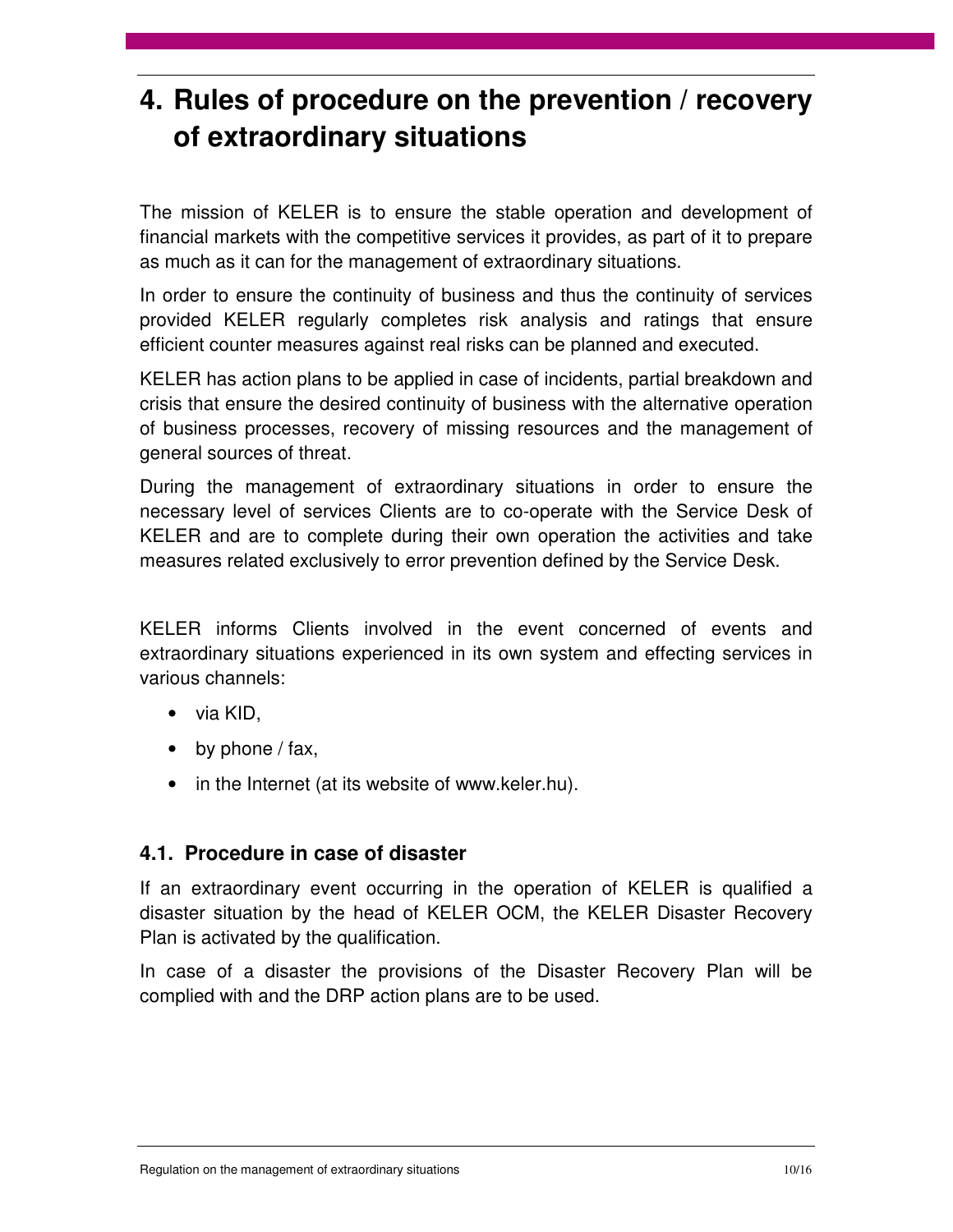### **4.2. Procedure in case of crisis**

A basic principle of resolving crisis situations is that decision making levels first strive to analyze the system and make proposals to resolve the situation and actually resolve the situation from bottom up, within their own authorization.

In case of a crisis situation or if there is a threat of crisis situation KELER OCM is entitled and obliged to analyze the situation and make a proposal regarding the decisions to be made.

In order to solve the situation the head of KELER OCM is entitled and obliged to make a binding decision for KELER.

In case of crisis the requirements of the Business Continuity Plan are to be complied with and the BCP and related DRP action plans are to be used.

### **4.3. Procedure in case of partial breakdown**

A basic principle of resolving critical situations is that decision making levels first strive to analyze the system and make proposals to resolve the situation and actually resolve the situation from bottom up, within their own authorization.

In case of partial breakdown or if there is the threat of partial breakdown KELER OCM is entitled and obliged to analyze the situation and make proposal on the decision to be taken.

The head of KELER OCM is entitled and obliged to qualify an event as partial breakdown and to make decisions binding for KELER in order to solve the situation.

In case of partial breakdown the requirements of the Business Continuity Plan are to be complied with and the BCP and related DRP action plans are to be used.

### **4.4. Procedure for all incidents**

The head(s) of the organizational units of KELER are primarily responsible to prevent incidents and to solve incident that arise.

A basic principle of resolving critical situations is that decision making levels first strive to analyze the system and make proposals to resolve the situation and actually resolve the situation from bottom up, within their own authorization.

In case of incidents the requirements of the Business Continuity Plan are to be complied with and the BCP and related DRP action plans are to be used.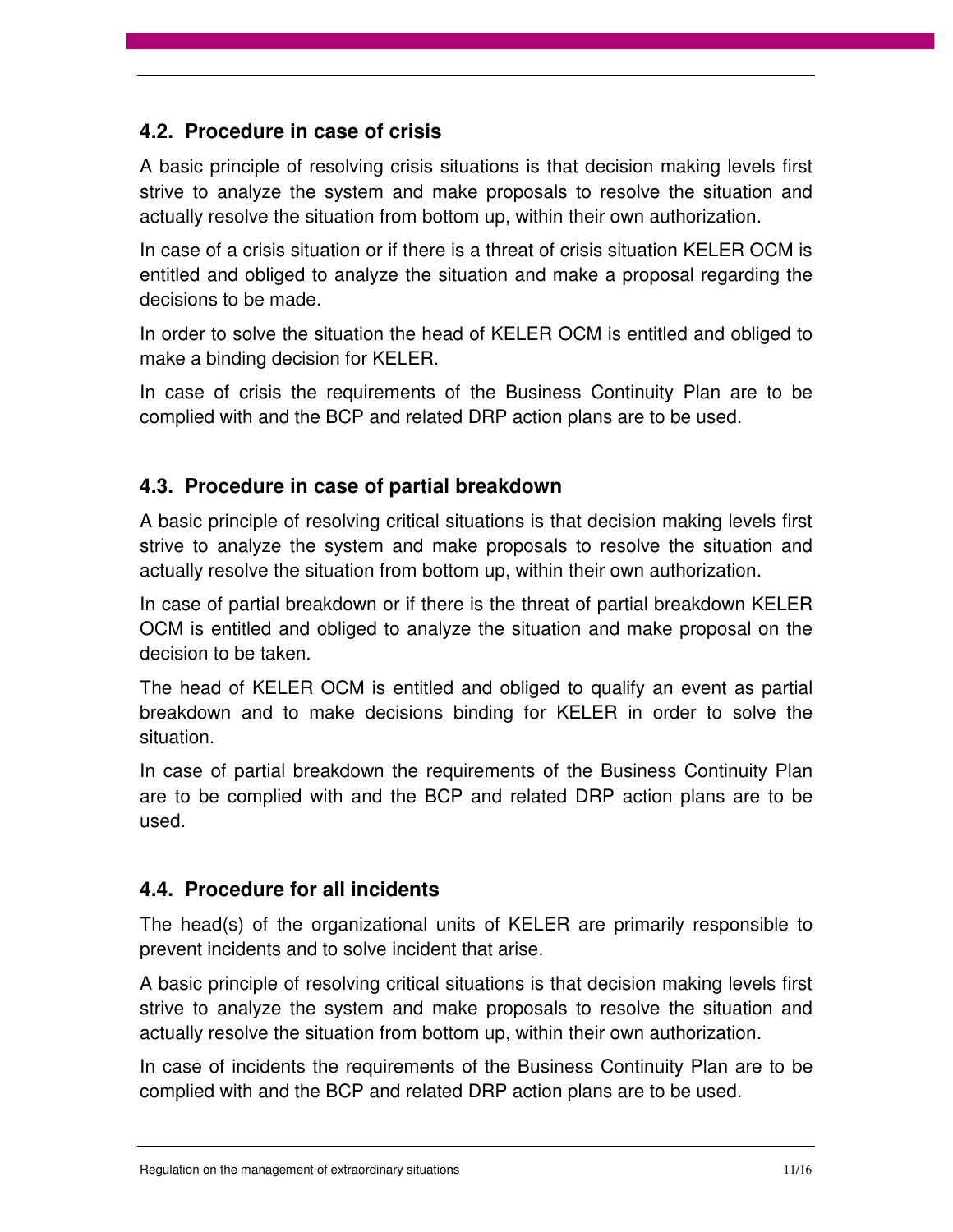### **4.5. Deviation from predefined rules of procedure**

OCM is entitled to make a decision on the details of the rules to be complied with when an (individual) event other than the types of events defined above occurs or on the necessity and details of individual measures to be taken in case of a situation that is qualified extraordinary situation.

## **5. Tasks of Clients**

- 5.1 As a basic requirement Clients are expected to know and comply with all rules and reporting obligations defined in the General Business Rules of KELER regarding Clients.
- 5.2 Based on the General Business Rules of KELER and the agreement concluded between KELER and the Client, in cooperation with KELER Clients are to take into account on the one hand the terms of operation of KELER services, and on the other Clients have to take part in completing the tasks defined by KELER in an emergency situation.
- 5.3 Upon the occurrence of an extraordinary situation, in line with the requirements of Point 4. of this document the Client is obliged to act in compliance with the instruction of the head of KELER OCM and/or the NBH manager on duty.

## **6. Reporting obligation of KELER in case of an extraordinary situation**

KELER provides detailed reports with descriptions (W08 or W11) to the NBH on all breakdowns that are qualified crisis situations or disasters and on events that result in an interruption/delay of at least two hours in the execution of payment orders of Clients.

### **6.1. W08 report – Report on crisis / disaster situation and prevention**

Detailed report with description is to be prepared on all breakdowns that are qualified as crisis or disaster situation.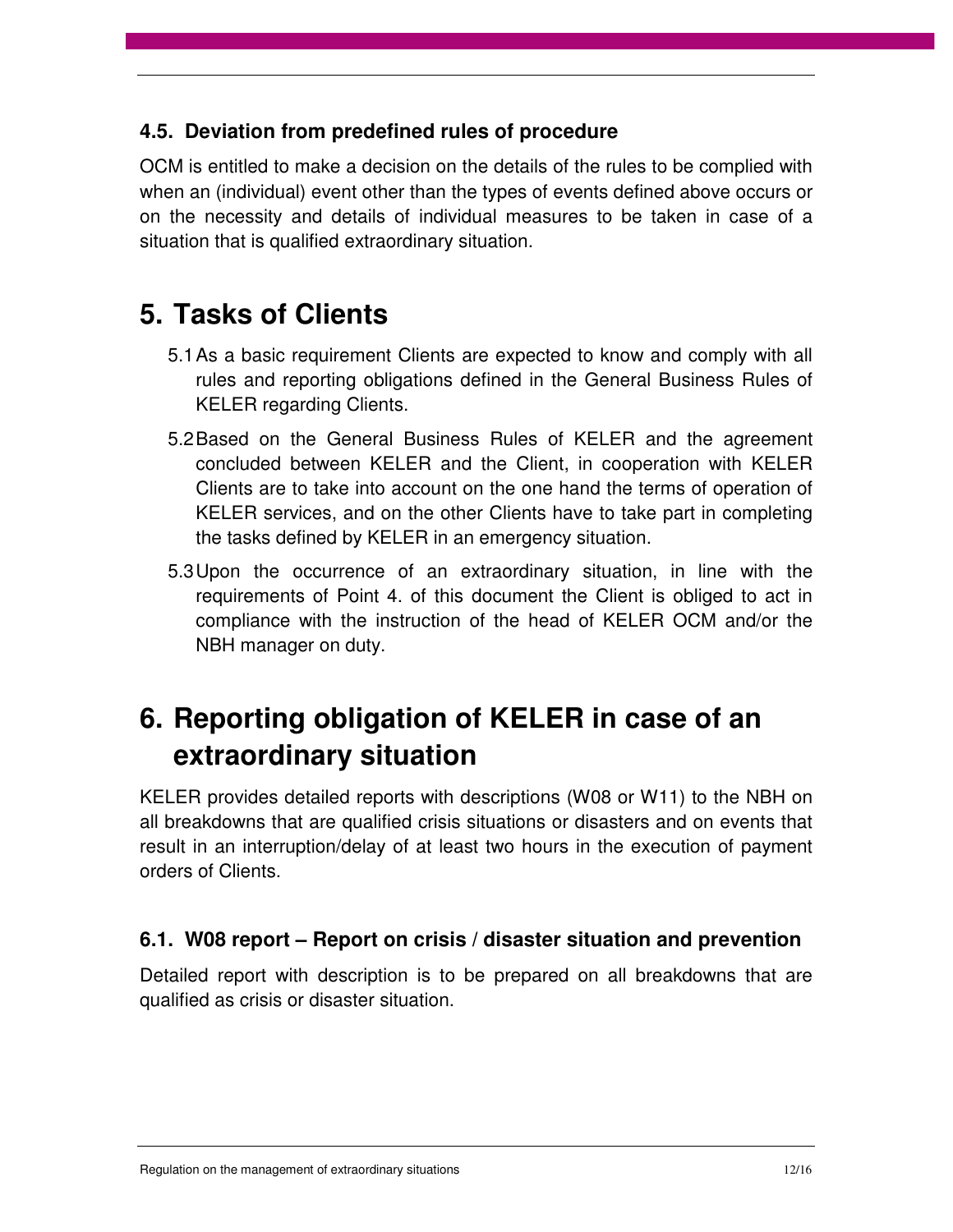#### **The report is to include at least:**

- Detailed description of the crisis / disaster (time, venue and reason of occurrence, impact on the operation of the system, lost resources, conditions of observation, volume and group of transactions involved);
- Ratios on service unavailability (period of crisis / disaster, interruption caused, period of delay, availability);
- Events of crisis management (measures taken, decisions made and the time and venue thereof);
- Description of the situation at the time of preparing the report;
- Internal documents that were made in relation to the crises  $\prime$  disaster (reports, memos, documents of operation);
- Actions taken (or the planned actions) to avoid the occurrence of similar events, and related documents
- Additional planned measures;
- (as appropriate) (planned) method of compensation to Clients and the amount of compensation that was already paid.

### **Responsible person for making and signing the report:**

Head of KELER Security Management. Based on the Crisis and disaster situation report, decisions and minutes of OCM, and other facts the Head of Security Management prepares the report.

**Deadline to prepare the report:** within 5 business days after the occurrence of the crisis / disaster. If the cause of the error cannot be established within this timeframe, the report is to be prepared within 20 business days at most.

#### **Requirements of submitting the report:**

- **Figure 1** Frequency of reporting: ad hoc;
- Method of sending: by mail and in GiroXMail/InterGiro;
- Form of sending: on paper and electronically;
- Deadline to submit report:  $5<sup>th</sup>$  business day after occurrence of the event, but not later than the  $20<sup>th</sup>$  business day after the event:
- Addressee of the report: NBH Cash Management and Securities Settlement (Pénzforgalom és értékpapír-elszámolás).

#### **Responsible for sending report:** Security Management Head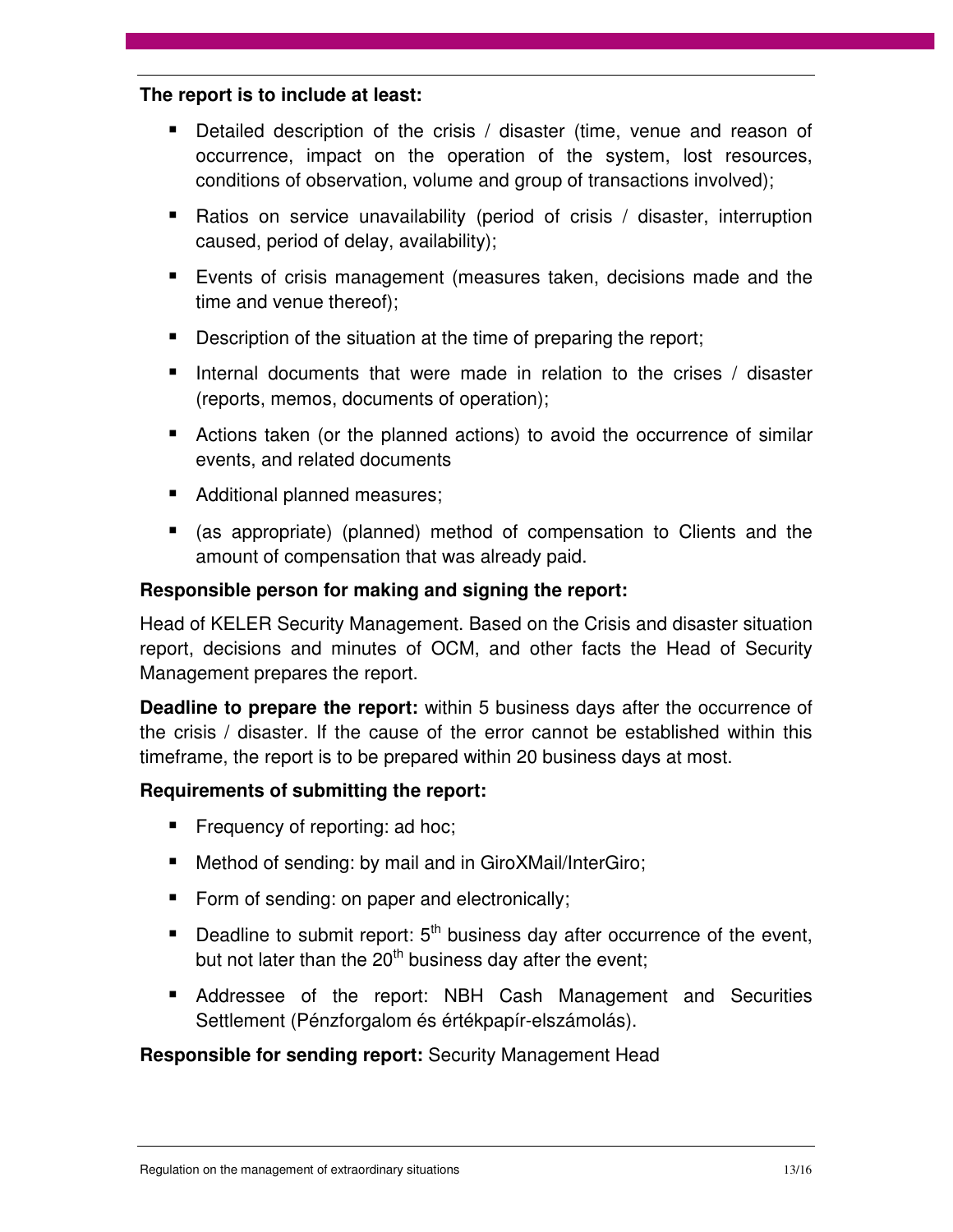### **6.2. W11 report – report on breakdowns impacting cash management**

Detailed report with description is required to be prepared on all breakdowns that result in a delay of at least two hours in the execution of payment orders by Clients (e.g. system breakdown, delay in sending to BKR, VIBER).

The following events are not required to be reported:

- VIBER operation time extension approved by the NBH;
- **Breakdown resulting from VIBER crisis;**
- **Breakdown resulting from BKR crisis;**
- **Breakdown previously planned and advised to Clients.**

The report is to contain at least:

- The reasons of occurrence of the breakdown (if the reasons is unknown, the measures taken to discover the reason);
- $\blacksquare$  Time of interruption / delay due to the breakdown;
- Impact of the breakdown on the availability undertaken towards Clients;
- Other consequences due to the breakdown;
- **Planned additional measures and actions taken to avoid the occurrence of** similar situation;
- Scope and volume of transactions impacted and the planned method of compensating Clients.

**Responsible to prepare and sign the report:** Head of KELER Security Management. The Head of Security Management completes the Crisis and disaster situation report based on decisions and minutes of the OCM and other facts.

**Deadline to prepare the report:** the report is to be prepared within 5 business days of occurrence of the crisis/disaster. If the cause of the error cannot be established within this timeframe, the report is to be prepared within 20 business days at most.

**Deadline of reporting:** 5<sup>th</sup> business day after the occurrence of the event, but not later than the 20<sup>th</sup> business day after the event.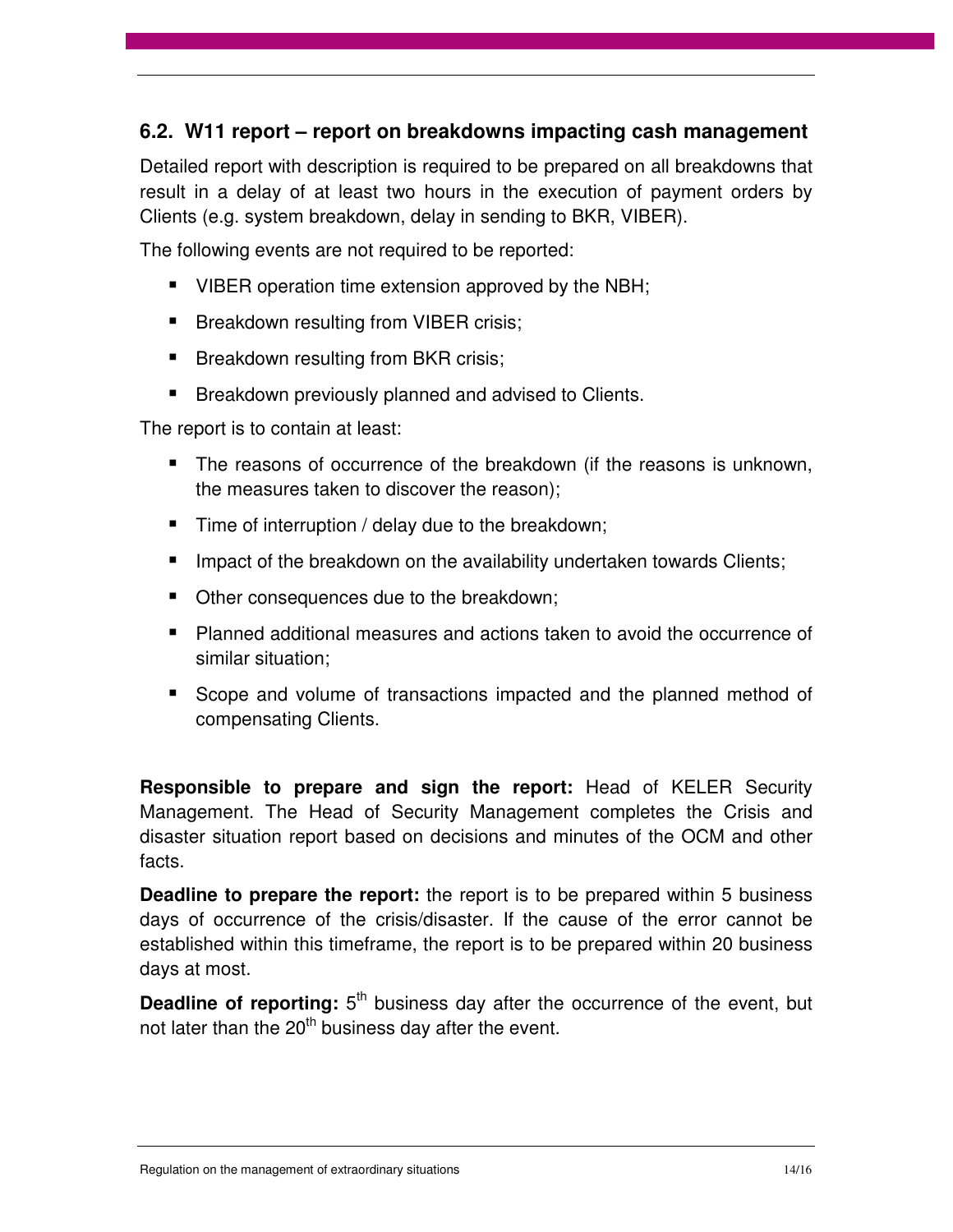#### **Requirements of submitting the report:**

- Frequency of reporting: ad hoc;
- Method of sending: by mail and in GiroXMail/InterGiro;
- Form of sending: on paper and electronically;
- Deadline to submit report:  $5<sup>th</sup>$  working day after occurrence of the event, but not later than the  $20<sup>th</sup>$  working day after the occurrence of the event;
- Addressee of the report: NBH Cash Management and Securities Settlement (Pénzforgalom és értékpapír-elszámolás).

**Responsible for sending report:** Security Management Head

## **7. Method of keeping contact**

Clients are obliged to provide to KELER Service Desk the name and contact details of their employees designated as Crisis Managers and Operations Managers in relation to the services provided by KELER. The Client can merge the two functions by designating a Responsible contact person. The Client is obliged to provide for the first time the data of the contact persons within 5 business days of the effective date of this regulation, changes in the data of contact persons are to be advised to KELER without delay. The Client is responsible for the consequences of failing to advise KELER.

KELER Service Desk registers the data reported for keeping contact and uses them upon making contact to identify the Client, in case of extraordinary situation reported by the Client the data reported will be used to check authorization to report.

Contact information of KELER:

- KELER central phone number: (+36-1) 483-6100
- KELER Service Desk phone number: (+36-1) 483-6120
- KELER fax number: (+36-1) 342–3539
- KELER Service Desk e-mail: servicedesk@keler.hu
- KELER central e-mail: keler@keler.hu